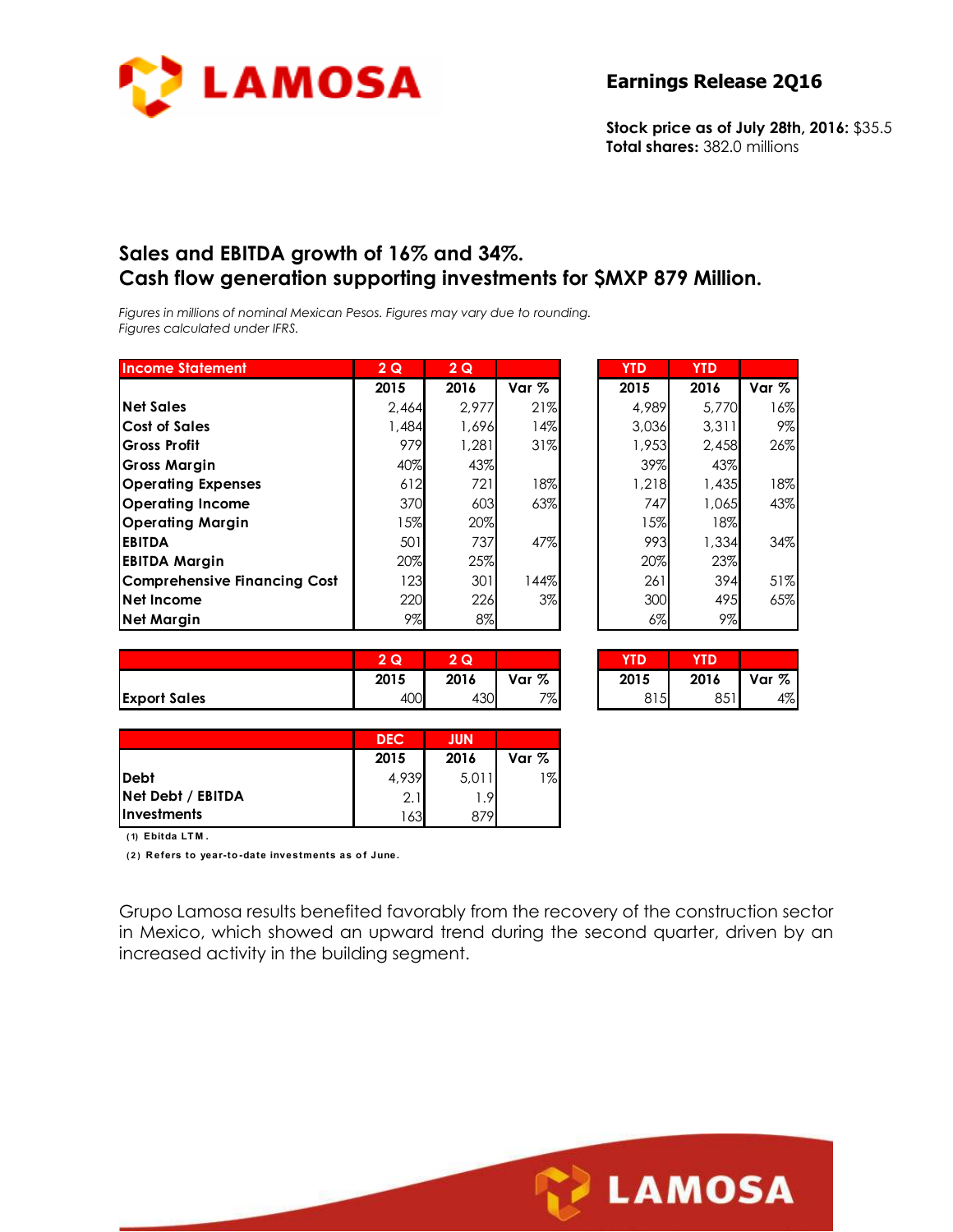

**San Pedro Garza García, Nuevo León, México, July 28th, 2016.** Grupo Lamosa, announces its results related to the second quarter of 2016.

*Figures in millions of Mexican Pesos. Figures may vary due to rounding.* 

### **SALES**

Total sales amounted to \$5,770 million Pesos during the first six months of the year, an increase of 16% when compared to sales of \$4,989 million Pesos in the first half of 2015. The greater dynamism of the domestic market and the ability of the company to meet the needs of its customers, were factors that influenced positively on the Company's revenues.



# **EXPORT SALES**

Export sales recorded during the first half of 2016 were \$851 million Pesos, showing a ratio to total sales of 15% and a growth of 4% over sales of \$815 million Pesos posted during the same period last year.

**4,000**



**Sales Breakdown (Million Pesos)**



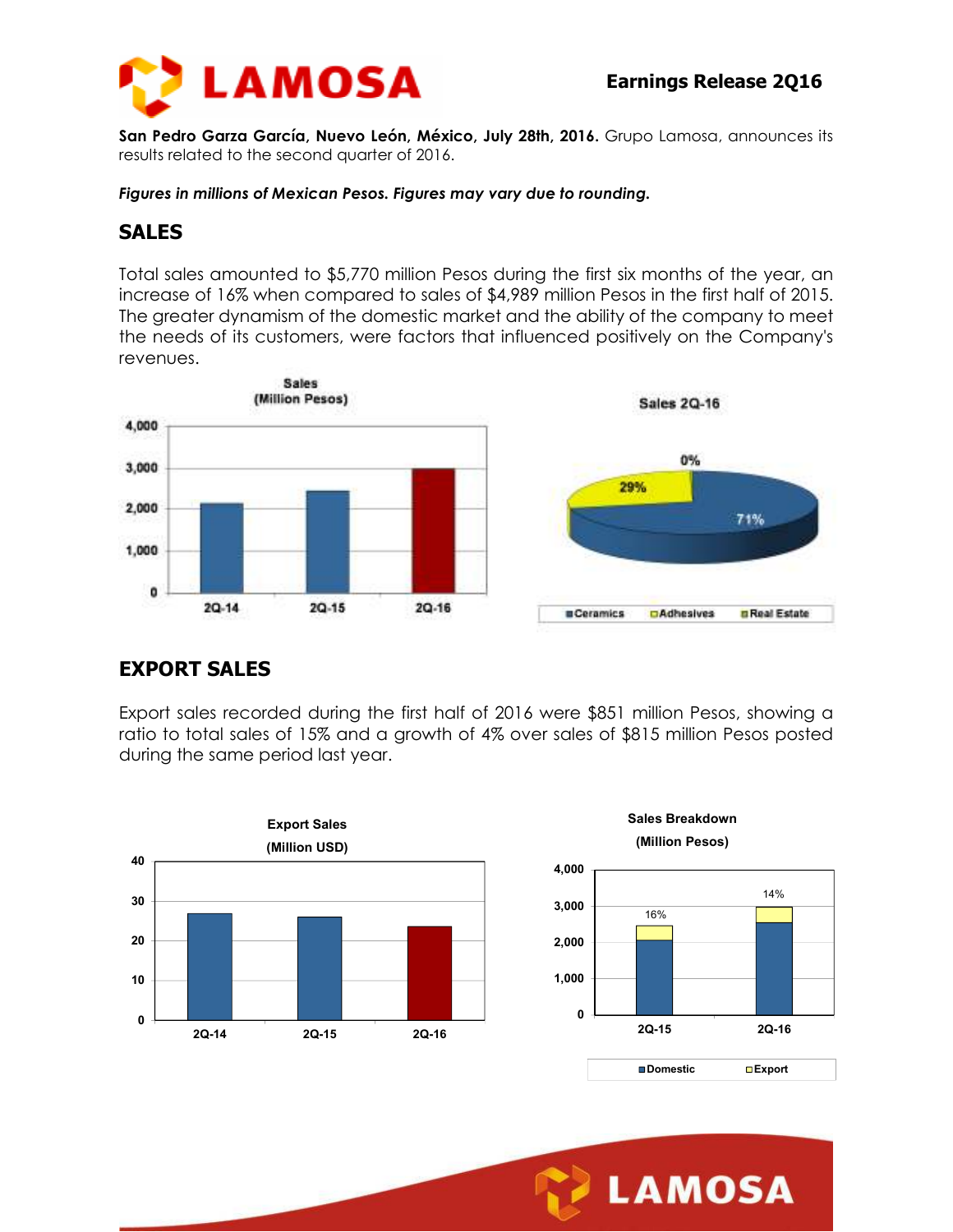

Grupo Lamosa´s divisions showed favorable growth in their results.

### **PERFORMANCE PER BUSINESS SEGMENT**

|                           |          | <b>Ceramics</b> |            |               | <b>Adhesives</b> |            |          | <b>Real Estate</b> |       |          | <b>Total</b> |            |
|---------------------------|----------|-----------------|------------|---------------|------------------|------------|----------|--------------------|-------|----------|--------------|------------|
|                           | $Jun-15$ | $Jun-16$        | <u>Var</u> | <b>Jun-15</b> | $Jun-16$         | <u>Var</u> | $Jun-15$ | $Jun-16$           | $Var$ | $Jun-15$ | $Jun-16$     | <u>Var</u> |
| <b>Total Sales</b>        | 3,550    | 4,120           |            | 1,430         | 1,651            |            | 12       | 0                  |       | 6,099    | 7,231        |            |
| <b>Intersegment Sales</b> |          | 0               |            | $-3$          | $-2$             |            | 0        | 0                  |       | $-1,110$ | $-1,462$     |            |
| <b>Sales</b>              | 3,550    | 4,120           | 16%        | 1,427         | 1,649            | 16%        | 12       | 0                  |       | 4,989    | 5,770        | 16%        |
| <b>EBIT</b>               | 448      | 750             | 67%        | 317           | 358              | 13%        | -1       | $-1$               |       | 747      | 1.065        | 43%        |
| Dep. Amort. & Others      | 163      | 192             | 18%        | 20            | 22               | 8%         | 0        | 0                  |       | 246      | 269          | 9%         |
| <b>EBITDA</b>             | 611      | 943             | 54%        | 337           | 380              | 13%        | -1       | $-1$               |       | 993      | 1,334        | 34%        |
| %                         | 17%      | 23%             |            | 24%           | 23%              |            |          |                    |       | 20%      | 23%          |            |

|                           |         | <b>Ceramics</b> |            | <b>Adhesives</b> |         |            | <b>Real Estate</b> |              |            | <b>Total</b> |         |            |
|---------------------------|---------|-----------------|------------|------------------|---------|------------|--------------------|--------------|------------|--------------|---------|------------|
|                           | $2Q-15$ | $2Q-16$         | <u>Var</u> | $2Q-15$          | $2Q-16$ | <u>Var</u> | 2Q-15              | <b>2Q-16</b> | <u>Var</u> | $2Q-15$      | $2Q-16$ | <u>Var</u> |
| <b>Total Sales</b>        | 1,733   | 2,150           |            | 720              | 828     |            | 12                 | 0            |            | 2,992        | 3,696   |            |
| <b>Intersegment Sales</b> |         | 0               |            | $-2$             | $-1$    |            | 0                  | 0            |            | $-528$       | $-718$  |            |
| <b>Sales</b>              | 1.733   | 2.150           | 24%        | 718              | 827     | 15%        | 12                 | 0            |            | 2.464        | 2,977   | 21%        |
| <b>EBIT</b>               | 232     | 434             | 87%        | 153              | 181     | 18%        | 0                  | 0            |            | 370          | 603     | 63%        |
| Dep. Amort. & Others      | 86      | 98              | 14%        | 13               | 10      | $-21%$     | 0                  | 0            |            | 131          | 134     | 2%         |
| <b>EBITDA</b>             | 318     | 532             | 68%        | 166              | 191     | 15%        | 0                  | 0            |            | 501          | 737     | 47%        |
| %                         | 18%     | 25%             |            | 23%              | 23%     |            |                    |              |            | 20%          | 25%     |            |

# **CERAMIC DIVISION**

Ceramics division ended up the first half of the year with sales of \$4,120 million Pesos, figure that accounted for 71% of total sales and an increase of 16% over sales of \$3,550 million Pesos in the first half of 2015.

# **ADHESIVES DIVISION**

The adhesives division recorded sales during the first six months of the year of \$1,649 million Pesos, which meant 29% of Grupo Lamosa´s total sales, and an increase of 16% when compared to sales of \$1,427 million Pesos in the same period of 2015.

# **OPERATING INCOME**

Higher revenues along with a strategy of cost and operating expenses optimization, allowed operating income during the first half of the year to reach the amount of \$1,065 million Pesos, an increase of 43% when compared to \$747 million Pesos operating income related to the first six months of 2015. The operating income margin to sales in the first half of the year stood at 18%, comparing positively with the margin of 15% regarding the first half of 2015.

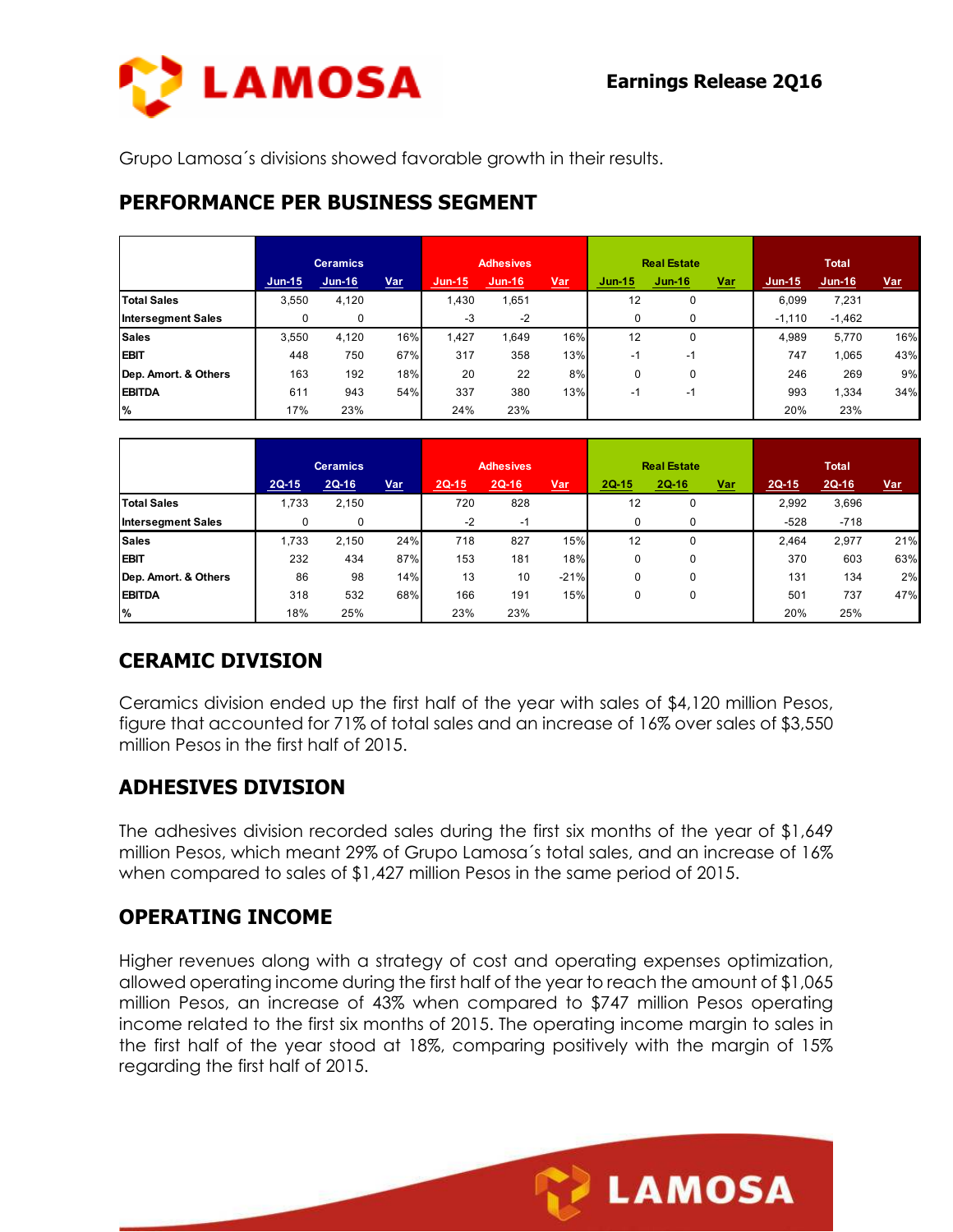

The company's Ebitda in the first half of the year stood at \$1,334 million Pesos, an increase of 34% when compared to EBITDA of \$993 million Pesos in the first half of 2015. EBITDA margin to Sales showed an improvement when passing from 20% to 23% during the afore-mentioned periods.



## **NET INCOME**

The 10% devaluation showed by the Peso against the dollar during the first half of the year, implying an exchange loss of \$270 million Pesos, greater than the loss of \$115 million Pesos posted in the first half of 2015. Thus, despite that net financial expenses showed a reduction of 15%, the comprehensive financing result showed an increase of 51%, from \$261 million Pesos in the first half of 2015, to \$394 million Pesos in the first half of 2016.

Net income for the first half of the year stood at \$495 million Pesos, showing a margin to total sales of 9%, and a rise of 65% when compared with a profit of \$300 million pesos recorded during the first half of 2015. The previous result was obtained despite the significant increase of the comprehensive financing result, and the greater tax burden.



| <b>Net Comprehensive Financing Cost</b> |               |               |            |
|-----------------------------------------|---------------|---------------|------------|
|                                         | <b>Jun-15</b> | <b>Jun-16</b> | <b>VAR</b> |
| NET FINANCIAL EXPENSE                   | 146           | 124           | $-15%$     |
| <b>EXCHANGE (GAIN) LOSS</b>             | 115           | 270           | 135%       |
|                                         | 261           | 394           | 51%        |